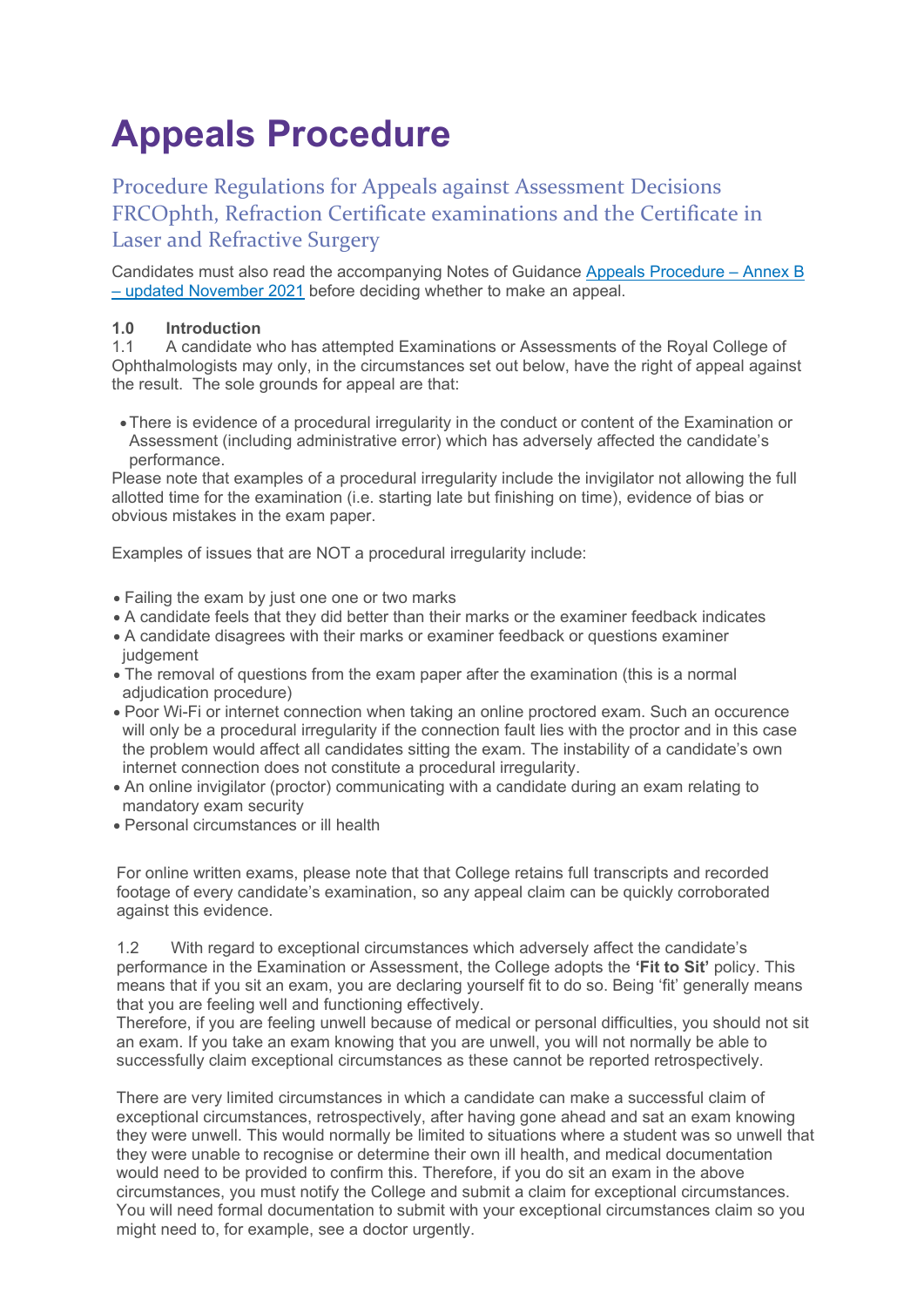### 1.3 Appeals will not be accepted on the grounds that a candidate:

- 1.considers his or her efforts were under-marked;
- 2.did not understand or was unaware of the Examination or Assessment Regulations;
- 3.seeks to question professional or academic judgement.
- 1.4 The outcomes of an appeal which may be requested by a candidate are:

1.The examination attempt is discounted from the candidate's examination history; 2.A full or partial refund of the examination fee;

• Only in cases where there is evidence of a procedural irregularity and where the candidate is deemed a borderline fail (that being within one standard error of measurement of the final pass mark) the appeals panel can recommend to council that the examination result is amended from a fail to a pass. The final decision is with council.

1.5 The College will endeavour to deal with exceptional circumstances fairly and consistently. Please note that candidates presenting for an examination are thereby deemed to be fit and healthy to do so under the Fit to Sit policy.

1.6 Candidates unable to attend for an Examination or Assessment due to exceptional circumstances are required to submit details to the Head of the Examinations Department of the College before taking the Examination or Assessment.

1.7 Candidates who become unwell during an examination should notify the Head of the Examinations Department or Senior Invigilator immediatelynd subsequently provide medical certification within 10 working days.

1.8 Only an appeal made under procedural irregularity can be submitted retrospectively. No appeal under exceptional circumstances will be accepted if the candidate has sat the examination, as per the Fit to Sit policy, subject to Regulation 1.2 above.

## **2.0 The Preliminary Procedure**

2.1 A candidate wishing to appeal must submit a written representation to the Head of the Examinations Department **to arrive within two months of the date of dispatch of results**. Under no circumstances will any appeal be accepted after the two month window has elapsed.The written representation must include the full and detailed grounds of appeal and all of the documentary evidence that the candidate wishes to be considered, together with the requested outcome as per Regulation 1.4 above.

- •A fee of £1000.00 must be received which will only be refunded should the appeal be successful. The £1000 fee will **not** be refunded if the appeal is either dismissed outright or dismissed at panel.
- 2.3 The Head of the Examinations Department will collate the relevant documentary

information and present it anonymously to the Chair of the Examinations Committee.

2.4 The appeal will be considered initially by the Chair of the Examinations Committee.

2.5 If it is considered that the appeal request falls out of the permitted grounds, the Head of

the Examinations Department will inform the appellant that the appeal has been rejected and the £1000 fee will not be refunded. This will be the end of the appeal process regardless of whether there are further circumstances subsequently cited by the appellant.

## **3.0 Consideration of the Appeal by the Appeal Panel**

3.1 If it is agreed that there is a *prima facie* case in support of the appeal, the Chair of the Examinations Committee will convene an Appeal Panel within 8 weeks of the candidate's written representation being received if reasonably practicable. The Appeal Panel will comprise of the following:

1.the Chair of the Examinations Committee, who will act as Chairman of the Appeal Panel 2.a College Office bearer or Standing Committee Chair (see Annex A)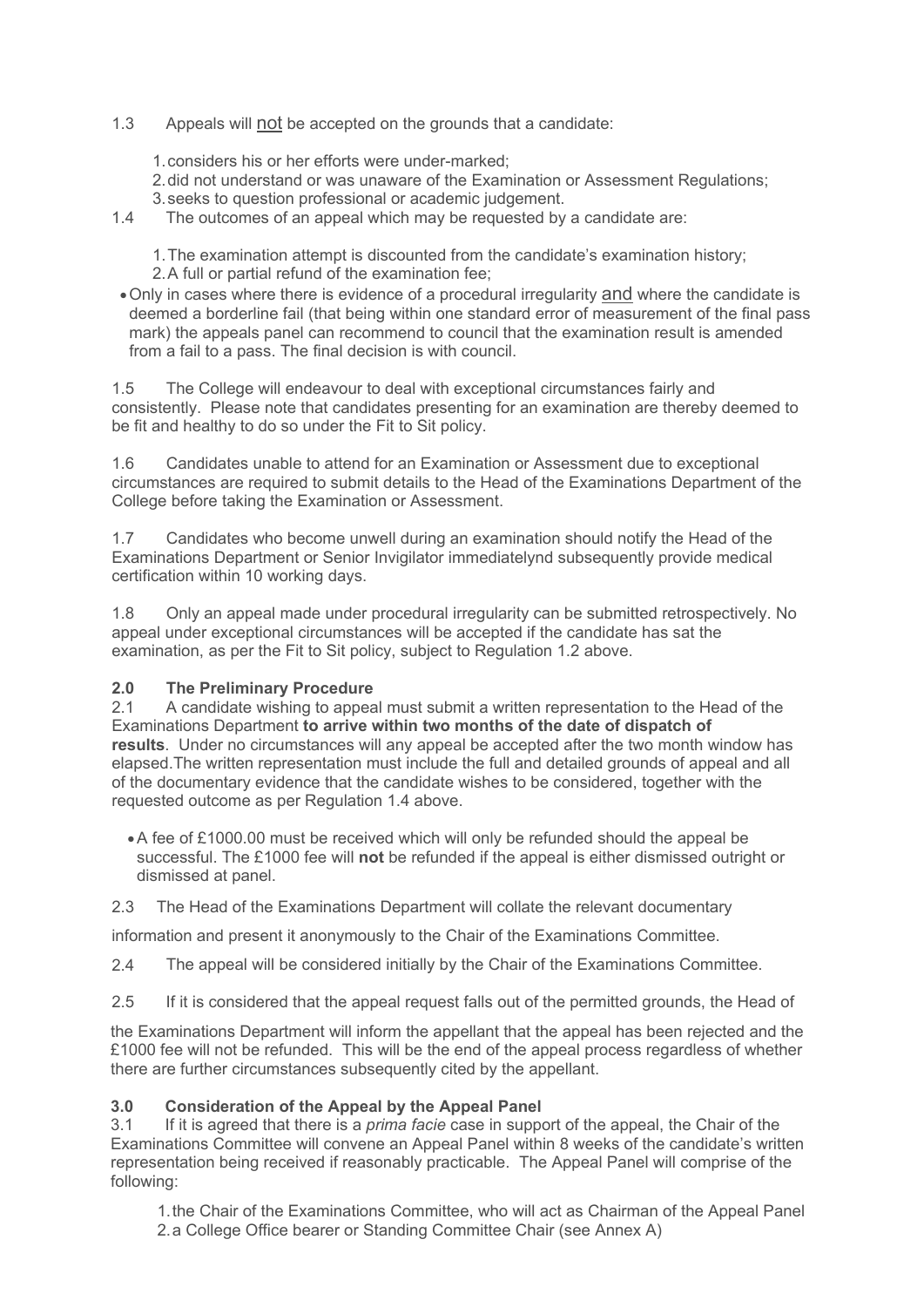- 3.a member of the College Panel of Examiners and Assessors
- 4.a member of the College Lay Advisory Group or a Lay Trustee

3.2 The Head of the Examinations Department will act as Secretary to the Appeal Panel and will attend the Panel as an observer.

3.3 The Panel will consider the appeal in the light of written evidence presented and will afford the appellant the opportunity of a hearing. The Head of the Examinations Department will agree the date of the hearing with the candidate.

3.4 No member of the Appeal Panel will have had any current or previous connection with the candidate or have been involved in assessing the candidate in the Examination or Assessment under appeal (or at least not the part of the Examination or Assessment which the appeal addresses).

3.5 In exceptional circumstances (for example, absence or illness), the Chair of the Examinations Committee may nominate a representative or Deputy to replace him/her on the Appeal Panel.

3.6 The candidate will be invited to present his or her case in person to the Appeal Panel. The candidate will be entitled to be accompanied by a friend. The friend may advise and counsel the candidate but will not be allowed to make statements or take any part in the proceedings.

3.7 The Appeal Panel may request from the candidate corroborative evidence not already supplied, such as previous examination performance, the candidate's portfolio and supporting evidence from trainers. This must be submitted to the Panel prior to the hearing. The Panel may also seek evidence from any other person, such as those concerned with the Examination or Assessment under appeal and may summon any person to give evidence at the hearing. Members of the Panel and the candidate may question any person before it.

3.8 If the appeal is rejected, the Secretary to the Appeal Panel will inform the candidate of the reasons for the Panel's decision and this will be the end of the appeal process regardless of whether there are further circumstances subsequently cited by the candidate.

3.9 If the Appeal Panel upholds an appeal for outcomes requested under Regulations 1.4i and 1.4ii the Appeal Panel's decision will be notified to the candidate by the Secretary to the Appeal Panel.

3.10 If the Appeal Panel upholds an appeal for a change in the result under Regulation 1.3 iii the case will be referred, with a report from the Appeal Panel, for a final decision by the College Council. In order to do so the Panel must be satisfied that, had the candidate been able to complete the examination or assessment in the normal way, he/she would have passed it.

3.11 The appellant will normally be informed of the decision regarding an appeal within 28 days of the hearing. The appellant will be informed if any delay is likely to occur.

3.12 There is no further right of appeal.

3.13 Any question arising in connection with the conduct of an appeal shall be determined fully and finally by the Chair of the Appeal Panel, who may take whatever steps he/she considers necessary to ensure that the appeal is handled fairly and efficiently.

### **4.0 Referral to the College Council**

4.1 The authority to change any Examination or Assessment result rests entirely with the College Council.